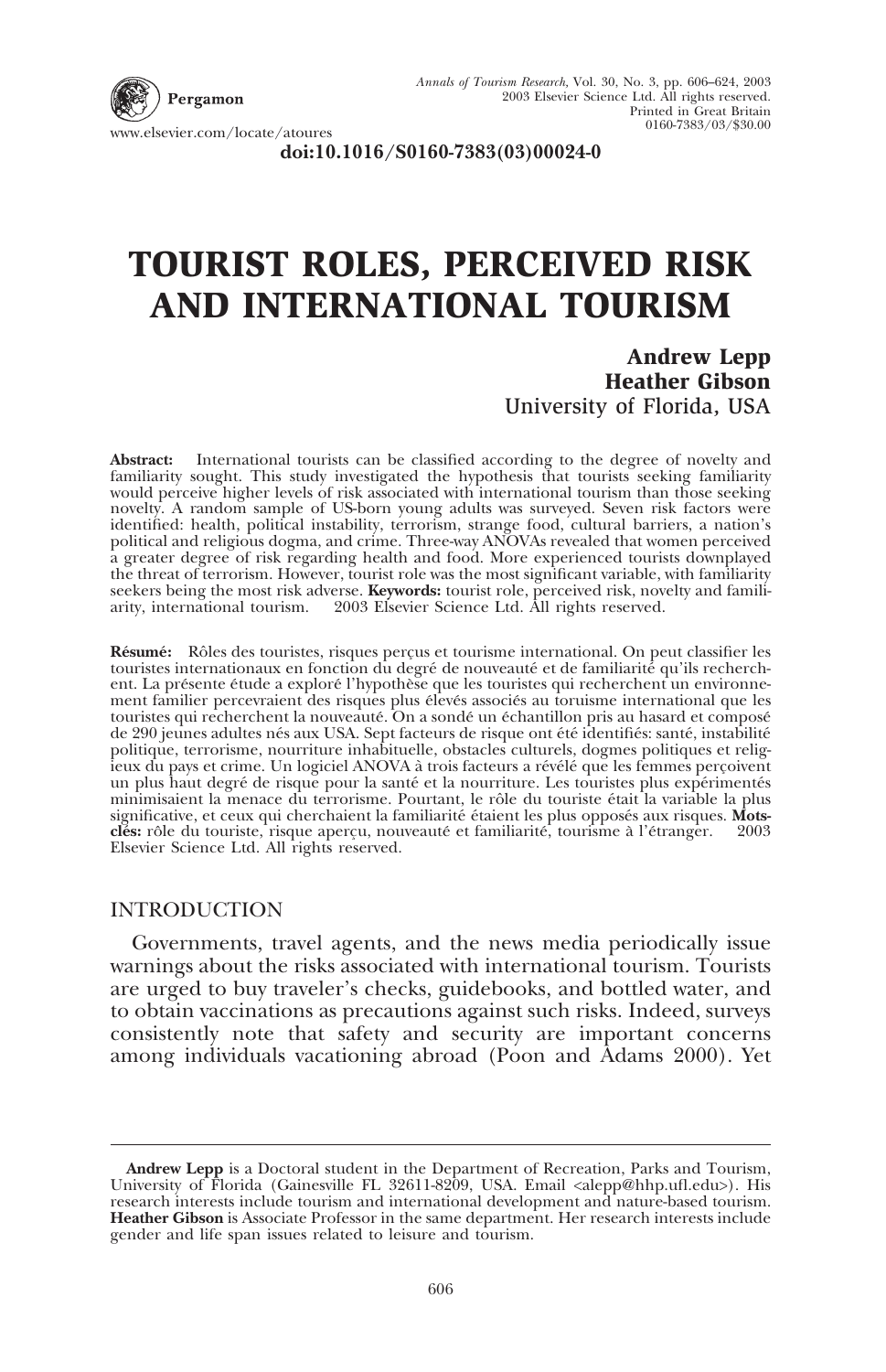despite the pervasiveness of these beliefs and practices in everyday culture, there has been little academic research exploring the perceived risk associated with international tourism. The issue of perceived risk raises such important questions as how different types of tourists perceive international tourism in terms of risk and safety, and what factors influence this perception.

Previous investigations have identified four major risk factors: terrorism (Sönmez, Apostolopoulos and Tarlow 1999; Aziz 1995; Bar-On 1996; Leslie 1999; Richter and Waugh 1986; Enders, Sandler and Parise 1992; Sönmez and Graefe 1998a, 1998b; Sönmez 1998); war and political instability (Gartner and Shen 1992; Hollier 1991; Ioannides and Apostolopoulos 1999; Mansfeld 1996, 1999; Richter 1992, 1999; Seddighi, Nuttall and Theocharous 2000; Teye 1986; Wall 1996); health concerns (Carter 1998; Cossens and Gin 1994; Lawton and Page 1997); and crime (Brunt, Mawby and Hambly 2000; Dimanche and Leptic 1999; Ellis 1995; Garcia and Nicholls 1995; Hall, Selwood and McKewon 1995; Moore and Berno 1995; Pizam, Tarlow and Bloom 1997; Pizam 1999).

The relationship between tourism and terrorism gained international notoriety in 1972 during the Munich Olympic Games. The Palestinian attack on Israeli athletes left eleven people dead and introduced a global television audience of nearly 800 million viewers to terrorism (Sönmez and Graefe 1998a). Since then, international tourists have been acutely aware of this relationship. One of the most infamous acts of terrorism against tourists occurred in Egypt in 1997 when gunmen killed 71 tourists outside of Luxor. Indeed, tourists are often the specific targets of terrorist organizations. In Egypt, Aziz (1995) explained tourism has come to represent capitalism and conspicuous consumption and an attack on tourists signifies ideological opposition to these western values. In other areas of the world, where tourism is a state sponsored industry, an attack on tourists can symbolize an attack on the government (Richter and Waugh 1986; Sönmez 1998). Most recently, the terrorist attacks of September 11, 2001 in the United States resulted in 6.8% fewer international tourists visiting North America in the same year compared to the previous year (World Tourism Organization 2002).

Like terrorism, political instability and war can increase the perception of risk at a destination. As a result of the conflict in Tiananmen Square in China, approximately 11,500 tourists canceled visits to Beijing in 1989 (Gartner and Shen 1992). The Persian Gulf War in 1990 caused such a massive redirection of tourists away from the Middle East that hotels in Israel were used to house Russian immigrants instead of tourists (Hollier 1991). War and political instability can also affect neighboring countries not directly involved in any conflict. For example, the burgeoning tourism industry in Zambia was completely crippled after the US State Department issued a travel advisory for Zimbabwe, Zambia's neighbor (Teye 1986). This phenomenon has been identified as the generalization effect (Enders, Sandler and Parise 1992), whose reach may sometimes appear astounding. During the Persian Gulf War, for instance, destinations as far removed as Kenya and